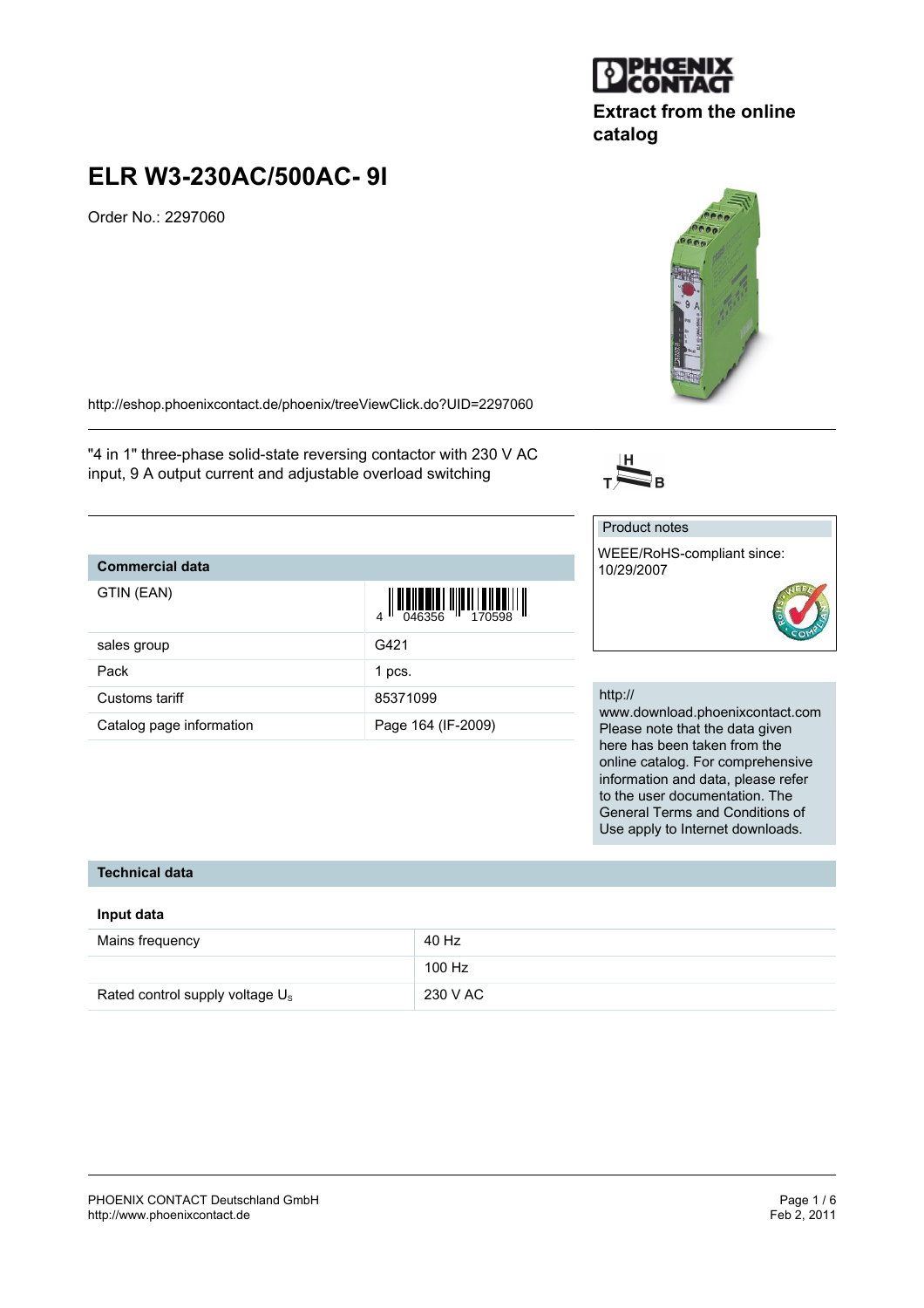| Rated control supply voltage range with reference<br>to $U_{\rm s}$ | 0.41.1            |
|---------------------------------------------------------------------|-------------------|
| Rated control supply current I <sub>s</sub>                         | $3.5 \text{ mA}$  |
| Rated actuating voltage $U_c$                                       | 230 V AC          |
| Rated actuating voltage range with reference to<br>$U_c$            | 0.41.1            |
| Rated actuating current $I_c$                                       | 7 mA              |
| Switching threshold "0" signal, voltage                             | 44 V AC           |
| Switching threshold "1" signal voltage                              | 85 V AC           |
| Protective circuit                                                  | Surge protection  |
| Typical response time                                               | $<$ 35 ms         |
| Typical turn-off time                                               | $< 80$ ms         |
| Operating voltage display                                           | Green LED         |
| Status display                                                      | <b>Yellow LED</b> |
| Indication                                                          | Red LED           |

#### **Output data, load relay**

| Output name                  | AC output                             |
|------------------------------|---------------------------------------|
| Nominal output voltage       | 500 V AC                              |
| Nominal output voltage range | 48 V AC  550 V AC                     |
| Load current                 | max. 9 A (see derating curve)         |
| Leakage current              | 0 <sub>m</sub> A                      |
| Residual voltage             | < 0.5 V                               |
| Surge current                | 100 A ( $t = 10$ ms)                  |
| Type of protection           | Surge protection                      |
| Output name                  | Acknowledge output                    |
| <b>Note</b>                  | Confirmation 01: Floating PDT contact |
| Nominal output voltage       | max. 253 V AC 0%  100% (300 V DC)     |
| Residual voltage             | < 0.5 V                               |

#### **Output data, signaling contact**

| Measuring via | Current transformer for line current on L1 and L3 |
|---------------|---------------------------------------------------|
| Current range | 1 A  45 A                                         |

#### **Connection data**

| Type of connection                 | Screw connection    |
|------------------------------------|---------------------|
| Conductor cross section solid min. | $0.14 \text{ mm}^2$ |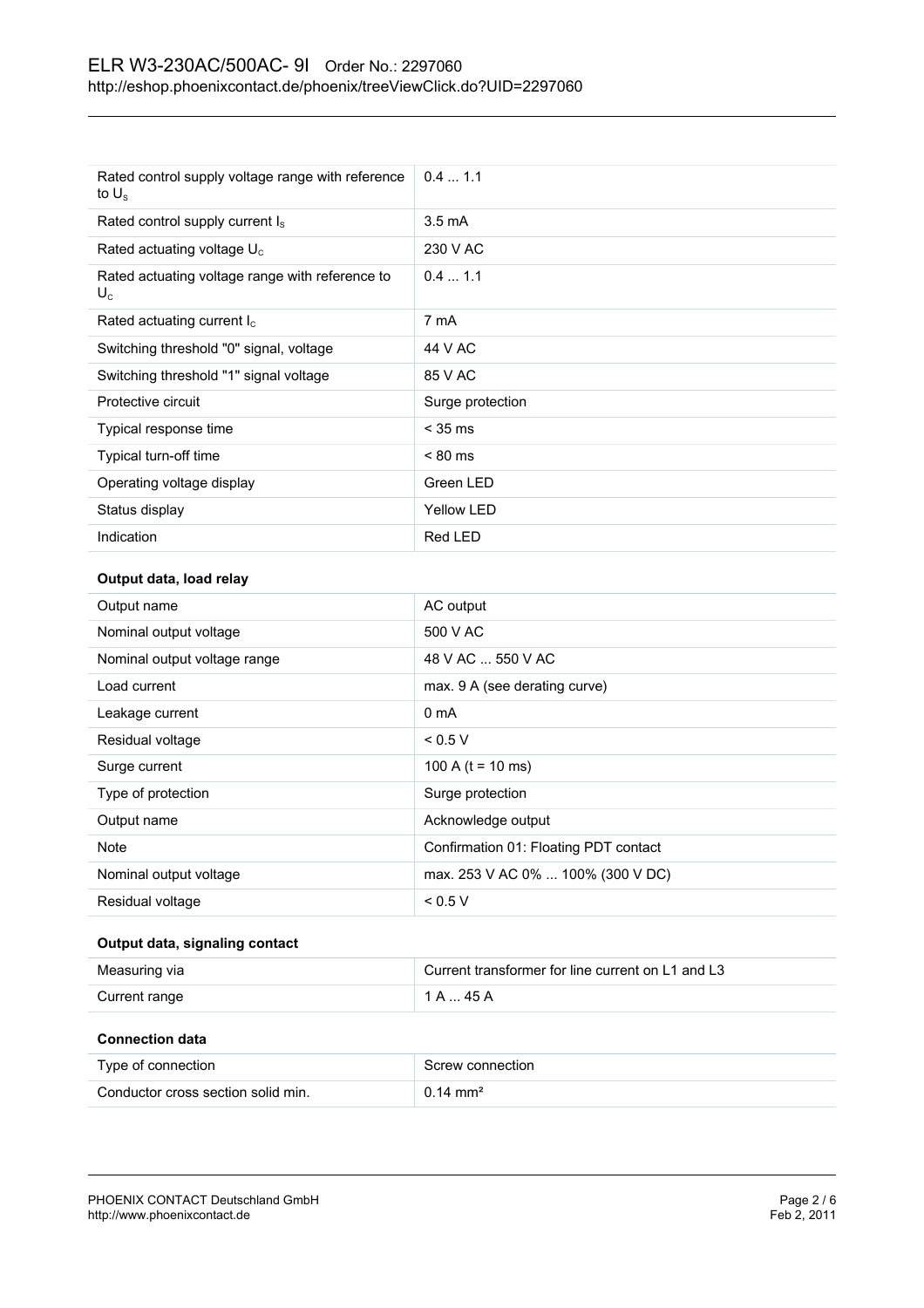| Conductor cross section solid max.     | $2.5$ mm <sup>2</sup> |
|----------------------------------------|-----------------------|
| Conductor cross section stranded min.  | $0.14 \text{ mm}^2$   |
| Conductor cross section stranded max.  | $2.5$ mm <sup>2</sup> |
| Conductor cross section AWG/kcmil min. | 26                    |
| Conductor cross section AWG/kcmil max  | 12                    |

#### **General data**

| Height<br>99 mm<br>Depth<br>114.5 mm<br>Test voltage input/output<br>$4$ kV $_{rms}$<br>-25 °C  70 °C<br>Ambient temperature (operation)<br>$-25 °C  70 °C$<br>Ambient temperature (storage/transport)<br>Mounting position<br>Vertical (horizontal DIN rail)<br>Assembly instructions<br>Can be aligned with spacing = 20 mm<br>Operating mode<br>100% operating factor<br>Degree of protection<br><b>IP20</b><br>Name<br>Standards/regulations<br><b>DIN EN 50178</b><br>Standards/regulations<br>EN 60947<br>Name<br>Power station requirements<br>DWR 1300 / ZXX01/DD/7080.8d<br>Standards/regulations<br>Name<br>Air and creepage distances between the power circuits<br><b>DIN EN 50178</b><br>Standards/regulations<br>Rated surge voltage / insulation<br>4 kV/safe isolation<br>Rated insulation voltage<br>500 V<br>$\overline{2}$<br>Pollution degree<br>Surge voltage category<br>$\mathbf{III}$<br>3<br>Category in acc. with EN 954-1 | Width | 22.5 mm |
|------------------------------------------------------------------------------------------------------------------------------------------------------------------------------------------------------------------------------------------------------------------------------------------------------------------------------------------------------------------------------------------------------------------------------------------------------------------------------------------------------------------------------------------------------------------------------------------------------------------------------------------------------------------------------------------------------------------------------------------------------------------------------------------------------------------------------------------------------------------------------------------------------------------------------------------------------|-------|---------|
|                                                                                                                                                                                                                                                                                                                                                                                                                                                                                                                                                                                                                                                                                                                                                                                                                                                                                                                                                      |       |         |
|                                                                                                                                                                                                                                                                                                                                                                                                                                                                                                                                                                                                                                                                                                                                                                                                                                                                                                                                                      |       |         |
|                                                                                                                                                                                                                                                                                                                                                                                                                                                                                                                                                                                                                                                                                                                                                                                                                                                                                                                                                      |       |         |
|                                                                                                                                                                                                                                                                                                                                                                                                                                                                                                                                                                                                                                                                                                                                                                                                                                                                                                                                                      |       |         |
|                                                                                                                                                                                                                                                                                                                                                                                                                                                                                                                                                                                                                                                                                                                                                                                                                                                                                                                                                      |       |         |
|                                                                                                                                                                                                                                                                                                                                                                                                                                                                                                                                                                                                                                                                                                                                                                                                                                                                                                                                                      |       |         |
|                                                                                                                                                                                                                                                                                                                                                                                                                                                                                                                                                                                                                                                                                                                                                                                                                                                                                                                                                      |       |         |
|                                                                                                                                                                                                                                                                                                                                                                                                                                                                                                                                                                                                                                                                                                                                                                                                                                                                                                                                                      |       |         |
|                                                                                                                                                                                                                                                                                                                                                                                                                                                                                                                                                                                                                                                                                                                                                                                                                                                                                                                                                      |       |         |
|                                                                                                                                                                                                                                                                                                                                                                                                                                                                                                                                                                                                                                                                                                                                                                                                                                                                                                                                                      |       |         |
|                                                                                                                                                                                                                                                                                                                                                                                                                                                                                                                                                                                                                                                                                                                                                                                                                                                                                                                                                      |       |         |
|                                                                                                                                                                                                                                                                                                                                                                                                                                                                                                                                                                                                                                                                                                                                                                                                                                                                                                                                                      |       |         |
|                                                                                                                                                                                                                                                                                                                                                                                                                                                                                                                                                                                                                                                                                                                                                                                                                                                                                                                                                      |       |         |
|                                                                                                                                                                                                                                                                                                                                                                                                                                                                                                                                                                                                                                                                                                                                                                                                                                                                                                                                                      |       |         |
|                                                                                                                                                                                                                                                                                                                                                                                                                                                                                                                                                                                                                                                                                                                                                                                                                                                                                                                                                      |       |         |
|                                                                                                                                                                                                                                                                                                                                                                                                                                                                                                                                                                                                                                                                                                                                                                                                                                                                                                                                                      |       |         |
|                                                                                                                                                                                                                                                                                                                                                                                                                                                                                                                                                                                                                                                                                                                                                                                                                                                                                                                                                      |       |         |
|                                                                                                                                                                                                                                                                                                                                                                                                                                                                                                                                                                                                                                                                                                                                                                                                                                                                                                                                                      |       |         |
|                                                                                                                                                                                                                                                                                                                                                                                                                                                                                                                                                                                                                                                                                                                                                                                                                                                                                                                                                      |       |         |
|                                                                                                                                                                                                                                                                                                                                                                                                                                                                                                                                                                                                                                                                                                                                                                                                                                                                                                                                                      |       |         |
|                                                                                                                                                                                                                                                                                                                                                                                                                                                                                                                                                                                                                                                                                                                                                                                                                                                                                                                                                      |       |         |

#### **Certificates / Approvals**



Certification BV, CB, CUL Listed, GL, LR, UL Listed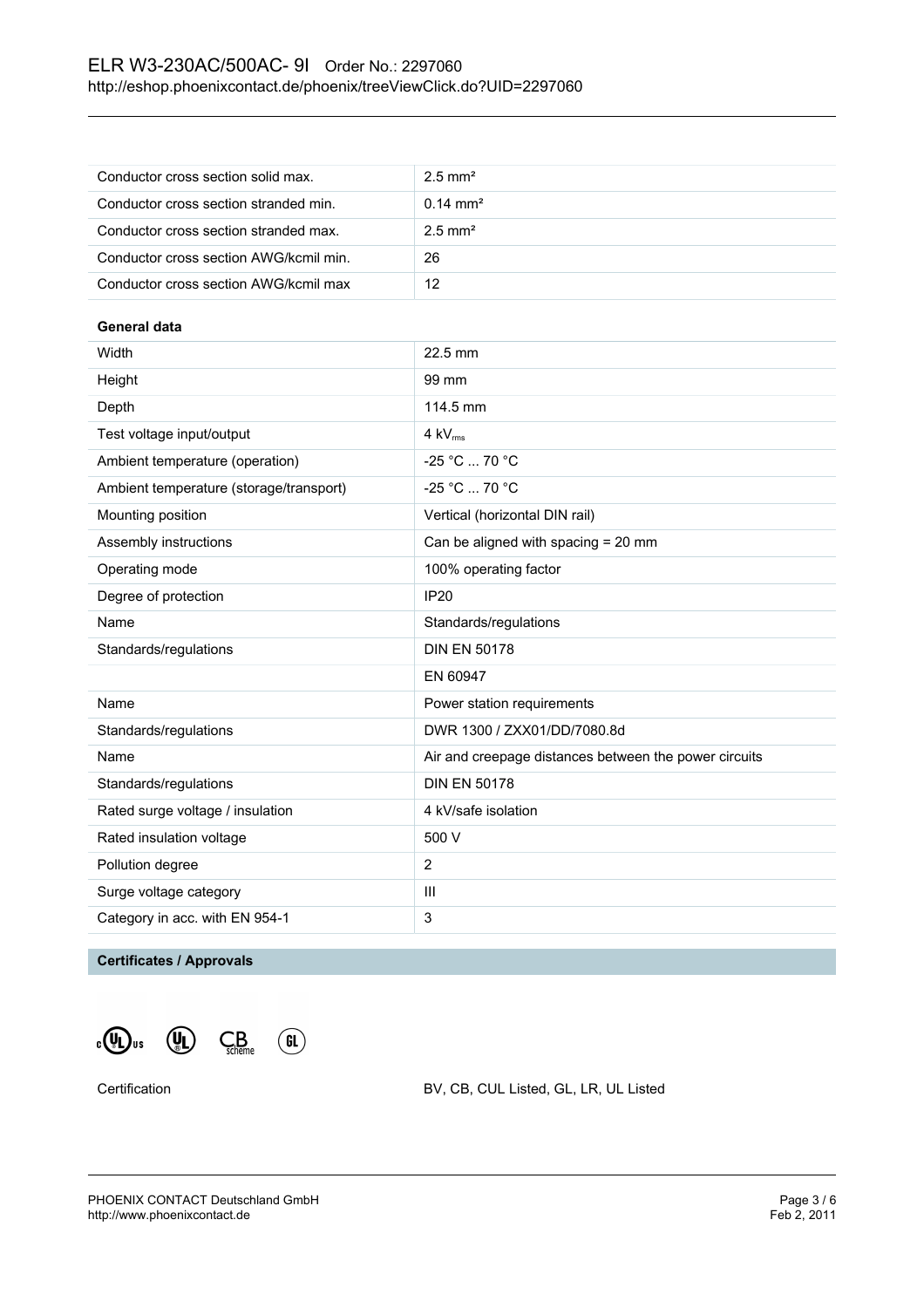Certification Ex: PTB

Certifications applied for: UL-EX LIS / CUL-EX LIS

**Diagrams/Drawings**

#### Block diagram



#### Diagram

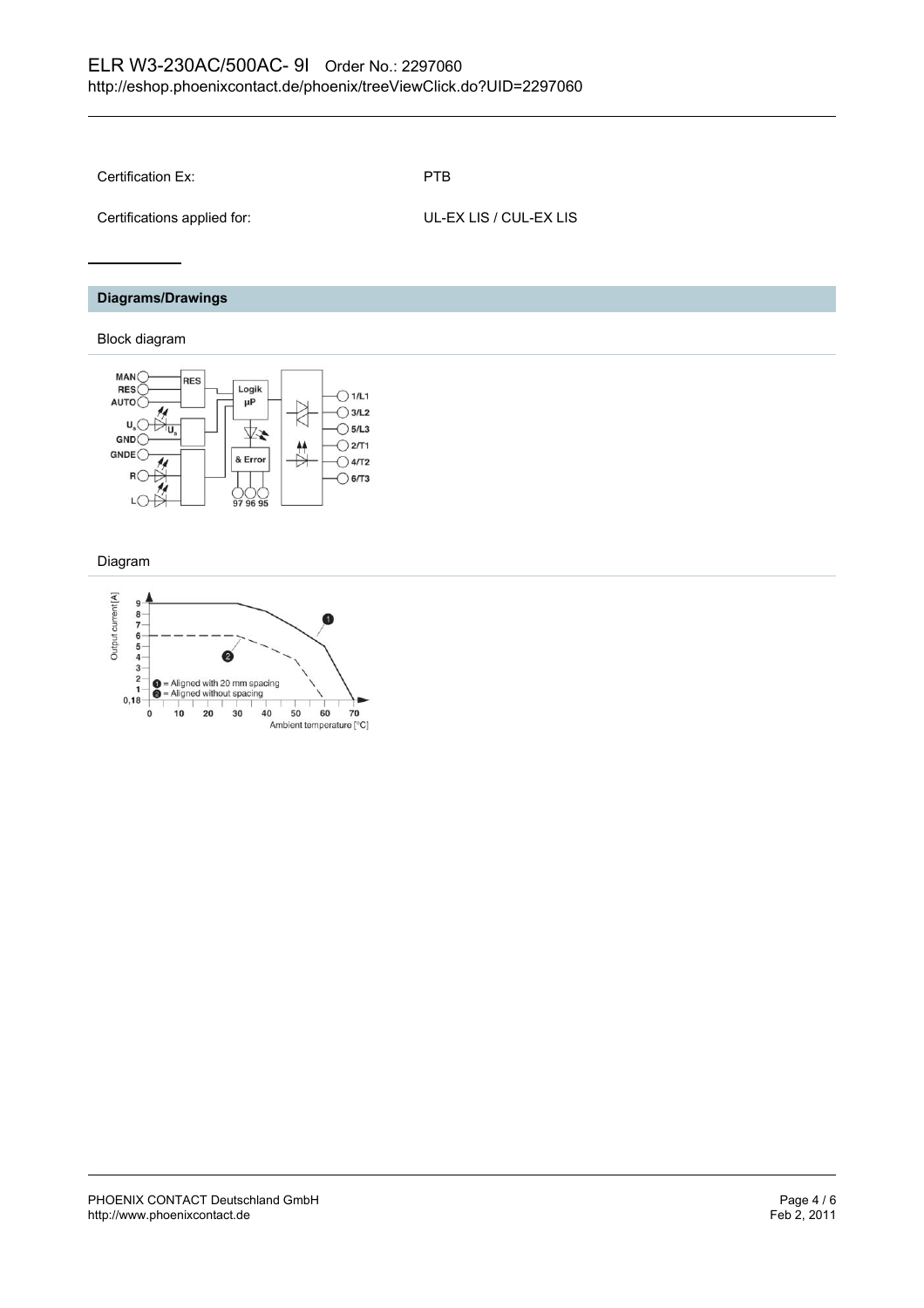Circuit diagram



#### **Conventional structure**

Main current path for reversing contactor according to category 3 K1 + K2 = Emergency stop contactor K3 = Left contactor K4 = Right contactor

F4 = Motor protection relay



#### **Conventional structure**

Control current path for reversing contactor according to category 3

- K1 + K2 = Emergency stop contactor
- K3 = Left contactor
- K4 = Right contactor
- K5 = PSR SCP-24DC.../safety relay
- $T1$  = Left,  $T2$  = Right,  $T3$  = Reset
- S2 = Emergency stop
- F4 = Motor protection relay

#### **Structure with CONTACTRON**

Main and control current path for "4 in 1" hybrid motor starter with reversing function according to category 3 K1 = "4 in 1" hybrid motor starter with reversing function K5 = PSR SCP-24DC.../safety relay  $T1$  = Left,  $T2$  = Right,  $T3$  = Reset S2 = Emergency stop